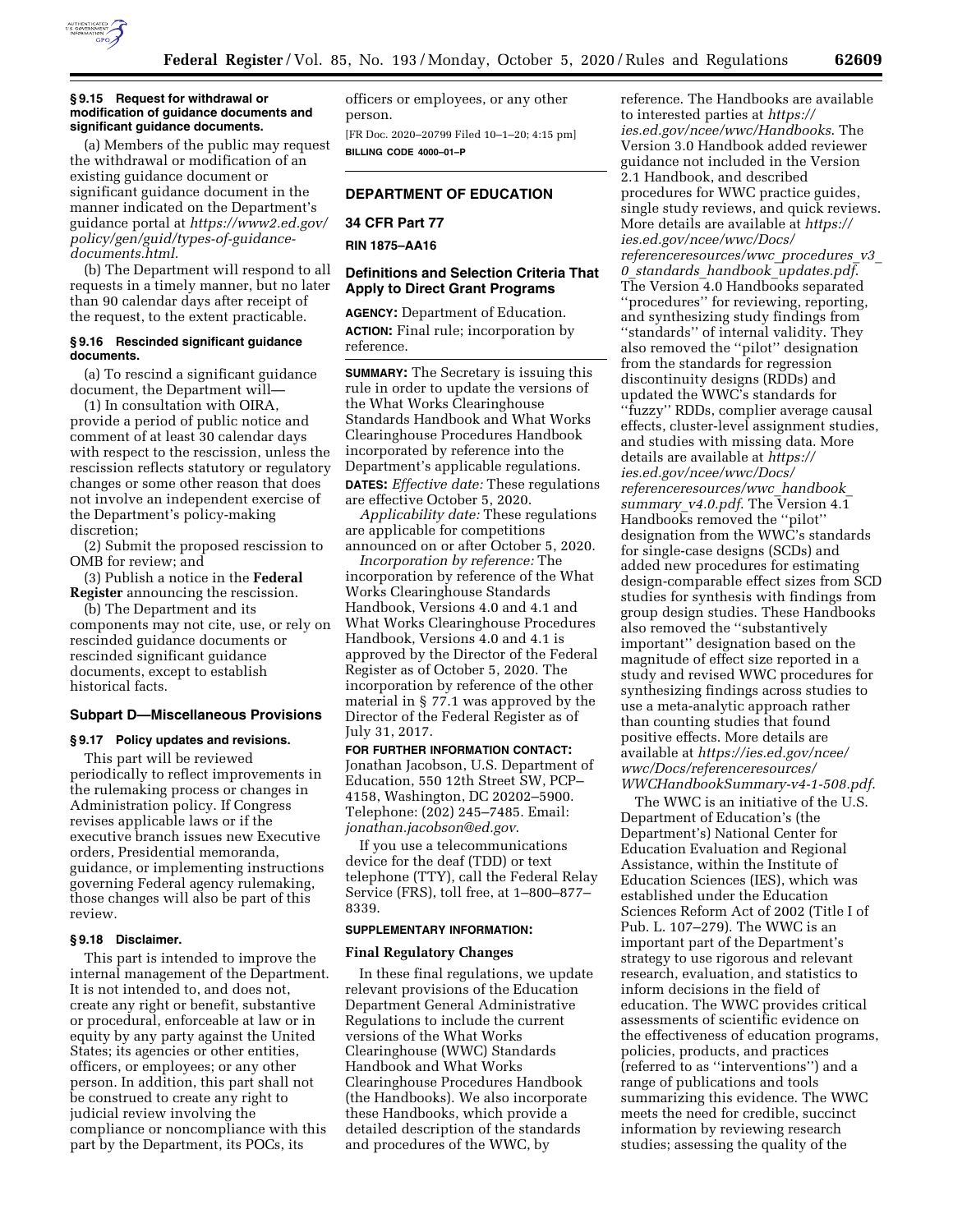research; summarizing the evidence of the effectiveness of interventions on student outcomes and other outcomes related to education; and disseminating its findings broadly.

In addition, we make other minor, technical updates to 34 CFR 77.1, to correct numbering and cross-references.

### **34 CFR Part 77**

## *Section 77.1 Definitions That Apply to All Department Programs*

*Current Regulations:* Section 77.1(c) establishes definitions that, unless a statute or regulation provides otherwise, apply to the regulations in title 34 of the Code of Federal Regulations and can be used in Department grant competitions.

*Final Regulations and Reasons:* We are revising the definitions of ''experimental study,'' ''moderate evidence,'' ''quasi-experimental design study,'' and ''strong evidence'' to refer to Versions 4.0 and 4.1 of the Handbooks, in addition to the current references to Versions 2.1 and 3.0, following the publication of Version 4.0 in October 2017 and Version 4.1 in January 2020. We refer to Versions 2.1, 3.0, 4.0, and 4.1 so that applicants can cite practice guides, intervention reports, and study reviews that the WWC has prepared under those Handbook versions. We also are updating the definition of ''What Works Clearinghouse Handbook (WWC Handbook)'' to be ''What Works Clearinghouse Handbooks (WWC Handbooks)'' and to include Versions 4.0 and 4.1 of the Handbooks.

This update will help ensure that future evidence reviews reflect the most recent standards and procedures used elsewhere by the WWC. Improvements included in the Version 4.0 and Version 4.1 WWC Handbooks are described at *[https://ies.ed.gov/ncee/wwc/Docs/](https://ies.ed.gov/ncee/wwc/Docs/referenceresources/wwc_handbook_summary_v4.0.pdf) [referenceresources/wwc](https://ies.ed.gov/ncee/wwc/Docs/referenceresources/wwc_handbook_summary_v4.0.pdf)*\_*handbook*\_ *[summary](https://ies.ed.gov/ncee/wwc/Docs/referenceresources/wwc_handbook_summary_v4.0.pdf)*\_*v4.0.pdf* and *[https://](https://ies.ed.gov/ncee/wwc/Docs/referenceresources/WWCHandbookSummary-v4-1-508.pdf) [ies.ed.gov/ncee/wwc/Docs/](https://ies.ed.gov/ncee/wwc/Docs/referenceresources/WWCHandbookSummary-v4-1-508.pdf)  [referenceresources/](https://ies.ed.gov/ncee/wwc/Docs/referenceresources/WWCHandbookSummary-v4-1-508.pdf)* 

*[WWCHandbookSummary-v4-1-508.pdf](https://ies.ed.gov/ncee/wwc/Docs/referenceresources/WWCHandbookSummary-v4-1-508.pdf)*. In addition, this technical update will allow for a sufficient number of certified reviewers to conduct WWC reviews for Department grant competitions, since the WWC offers training and certification in Version 4.1 standards at *[https://ies.ed.gov/ncee/wwc/](https://ies.ed.gov/ncee/wwc/OnlineTraining)  [OnlineTraining,](https://ies.ed.gov/ncee/wwc/OnlineTraining)* and there are fewer reviewers certified in the older Version 3.0 standards where there is no longer training.

## *Section 77.2 Incorporation By Reference*

*Current Regulations:* Section 77.2 incorporates Version 2.1 and 3.0 of the What Works Clearinghouse Procedures and Standards Handbook by reference.

*Final Regulations and Reasons:* For the reasons stated above, we are updating this section to incorporate the WWC Standards Handbook, Versions 4.0 and 4.1 and WWC Procedures Handbook, Versions 4.0 and 4.1 by reference as well.

## **Waiver of Proposed Rulemaking and Delayed Effective Date**

Under the Administrative Procedure Act (APA) (5 U.S.C. 551 *et seq.*), the Department generally offers interested parties the opportunity to comment on proposed regulations. However, these regulations make technical changes only and do not establish substantive policy. The regulations are therefore exempt from notice and comment rulemaking under 5 U.S.C. 553(b)(3)(B).

The APA also generally requires that regulations be published at least 30 days before their effective date, unless the agency has good cause to implement its regulations sooner  $(5 \text{ U.S.C. } 553(d)(3))$ . Again, because these final regulations are merely technical, there is good cause to make them effective on the day they are published. However, these technical changes will only apply to competitions announced on or after the date of the publication of this final rule.

## **Executive Orders 12866, 13563, and 13771**

#### **Regulatory Impact Analysis**

Under Executive Order 12866, the Office of Management and Budget (OMB) must determine whether this regulatory action is ''significant'' and, therefore, subject to the requirements of the Executive order and subject to review by OMB. Section 3(f) of Executive Order 12866 defines a ''significant regulatory action'' as an action likely to result in a rule that may—

(1) Have an annual effect on the economy of \$100 million or more, or adversely affect a sector of the economy, productivity, competition, jobs, the environment, public health or safety, or State, local, or Tribal governments or communities in a material way (also referred to as an ''economically significant'' rule);

(2) Create serious inconsistency or otherwise interfere with an action taken or planned by another agency;

(3) Materially alter the budgetary impacts of entitlement grants, user fees, or loan programs or the rights and obligations of recipients thereof; or

(4) Raise novel legal or policy issues arising out of legal mandates, the President's priorities, or the principles stated in the Executive order.

This final regulatory action is not a significant regulatory action subject to review by OMB under section 3(f) of Executive Order 12866.

Under Executive Order 13771, for each new regulation that the Department proposes for notice and comment or otherwise promulgates that is a significant regulatory action under Executive Order 12866 and that imposes total costs greater than zero, it must identify two deregulatory actions. For Fiscal Year 2020, any new incremental costs associated with a new regulation must be fully offset by the elimination of existing costs through deregulatory actions. Because the proposed regulatory action is not significant, the requirements of Executive Order 13771 do not apply. Moreover, even if this were a significant regulatory action, Executive Order 13771 would not apply because it is a ''transfer rule,'' *i.e.,*  regulations that cause only income transfers between taxpayers and program beneficiaries, such as those regarding discretionary grant programs.

We have also reviewed these regulations under Executive Order 13563, which supplements and explicitly reaffirms the principles, structures, and definitions governing regulatory review established in Executive Order 12866. To the extent permitted by law, Executive Order 13563 requires that an agency—

(1) Propose or adopt regulations only on a reasoned determination that their benefits justify their costs (recognizing that some benefits and costs are difficult to quantify);

(2) Tailor its regulations to impose the least burden on society, consistent with obtaining regulatory objectives and taking into account—among other things and to the extent practicable—the costs of cumulative regulations;

(3) In choosing among alternative regulatory approaches, select those approaches that maximize net benefits (including potential economic, environmental, public health and safety, and other advantages; distributive impacts; and equity);

(4) To the extent feasible, specify performance objectives, rather than the behavior or manner of compliance a regulated entity must adopt; and

(5) Identify and assess available alternatives to direct regulation, including economic incentives—such as user fees or marketable permits—to encourage the desired behavior, or provide information that enables the public to make choices.

Executive Order 13563 also requires an agency ''to use the best available techniques to quantify anticipated present and future benefits and costs as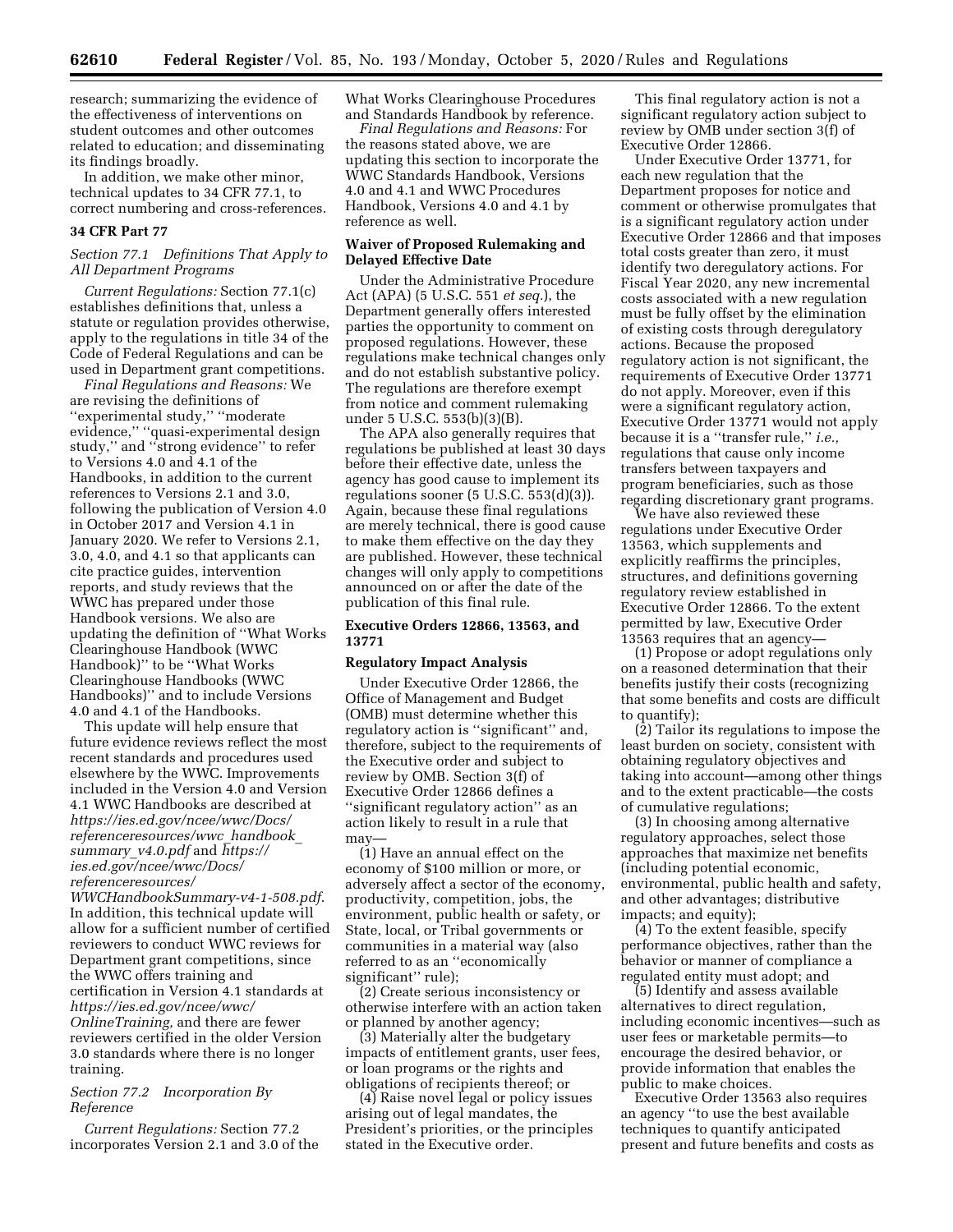accurately as possible.'' The Office of Information and Regulatory Affairs of OMB has emphasized that these techniques may include ''identifying changing future compliance costs that might result from technological innovation or anticipated behavioral changes.''

We are issuing these final regulations only on a reasoned determination that their benefits justify their costs. In choosing among alternative regulatory approaches, we selected those approaches that maximize net benefits. Based on an analysis of anticipated costs and benefits, the Department believes that these final regulations are consistent with the principles in Executive Order 13563.

We also have determined that this regulatory action does not unduly interfere with State, local, and Tribal governments in the exercise of their governmental functions.

### **Potential Costs and Benefits**

Under Executive Order 12866, we have assessed the potential costs and benefits of this regulatory action and have determined that these regulations would not impose additional costs. We believe any additional costs imposed by these final regulations will be negligible, primarily because they reflect technical changes that do not impose additional burden on those submitting evidence for the Department to assess. Updating definitions in 34 CFR 77.1(c) to allow WWC reviews and reports reviewed under Versions 4.0 or 4.1 standards will expand the body of WWC-reviewed evidence available to inform decisionmakers. Evidence previously reviewed and reported by the WWC under Version 2.1 or Version 3.0 standards may still satisfy the requirements of strong or moderate evidence, provided all other aspects of those definitions are addressed. When the Department must review evidence that has not previously been rated by the WWC, using the most up-to-date WWC standards and recently trained and certified WWC reviewers will increase the integrity of the review process. We believe any costs will be significantly outweighed by the potential benefits of making necessary updates and ensuring that regulated parties are aware of and may refer to the current versions of the Handbooks.

### **Regulatory Flexibility Act Certification**

The Regulatory Flexibility Act does not apply to this rulemaking because there is good cause to waive notice and comment under the APA.

#### **Paperwork Reduction Act of 1995**

These regulations do not contain any information collection requirements.

### **Intergovernmental Review**

This program is not subject to Executive Order 12372 and the regulations in 34 CFR part 79.

*Accessible Format:* Individuals with disabilities can obtain this document in an accessible format (*e.g.,* braille, large print, audiotape, or compact disc) on request to the program contact person listed under **FOR FURTHER INFORMATION CONTACT**.

*Electronic Access to This Document:*  The official version of this document is the document published in the **Federal Register**. You may access the official edition of the **Federal Register** and the Code of Federal Regulations at *[www.govinfo.gov](http://www.govinfo.gov)*. At this site you can view this document, as well as all other documents of this Department published in the **Federal Register**, in text or Portable Document Format (PDF). To use PDF you must have Adobe Acrobat Reader, which is available free at the site.

You may also access documents of the Department published in the **Federal Register** by using the article search feature at *[www.federalregister.gov](http://www.federalregister.gov)*. Specifically, through the advanced search feature at this site, you can limit your search to documents published by the Department.

#### **List of Subjects in 34 CFR Part 77**

Education, Grant programs-education, Incorporation by reference.

#### **Betsy DeVos,**

*Secretary of Education.* 

For the reasons discussed in the preamble, the Secretary amends part 77 of title 34 of the Code of Federal Regulations as follows:

## **PART 77—DEFINITIONS THAT APPLY TO DEPARTMENT REGULATIONS**

■ 1. The authority citation for part 77 continues to read as follows:

**Authority:** 20 U.S.C. 1221e–3 and 3474, unless otherwise noted.

■ 2. Section 77.1 is amended by: ■ a. In paragraph (b) introductory text, removing the words ''title 34 of the Code of Federal Regulations'' and adding the words ''subtitles A and B of this title'' in their place.

■ b. In paragraph (c):

■ i. In the introductory text, adding the words ''subtitles A and B of'' before the words ''this title''.

■ ii. In the second sentence of the introductory text of the definition of

''Experimental study'', removing the word ''Handbook'' and adding in its place the word ''Handbooks''. ■ iii. In the definition of "Grant", redesignating paragraphs (1) through (4) as paragraphs (i) through (iv), respectively.

■ iv. In the definition of "Local educational agency'', redesignating paragraphs (a) introductory text, (a)(1) and (2), (b), and (c) as paragraphs (i) introductory text, (i)(A) and (B), (ii), and (iii), respectively.

■ v. Revising the definition of ''Moderate evidence''.

■ vi. In the second sentence of the definition of ''Quasi-experimental design study,'' removing the word ''Handbook'' and adding in its place the word ''Handbooks''.

■ vii. In the definition of "Service function'', redesignating paragraphs (a) introductory text, (a)(1)(i) and (ii), (a)(2), and (b), as paragraphs (i) introductory text, (i)(A)(*1*) and (*2*), (i)(B), and (ii), respectively.

■ viii. Revising the definitions of ''Strong evidence'' and ''What Works Clearinghouse Handbook (WWC Handbook)''.

■ c. Remove the parenthetical authority at the end of the section.

The revisions read as follows:

#### **§ 77.1 Definitions that apply to all Department programs.**

# \* \* \* \* \*

(c) \* \* \* *Moderate evidence* means that there is evidence of effectiveness of a key project component in improving a relevant outcome for a sample that overlaps with the populations or settings proposed to receive that component, based on a relevant finding from one of the following:

(i) A practice guide prepared by the WWC using version 2.1, 3.0, 4.0, or 4.1 of the WWC Handbooks reporting a ''strong evidence base'' or ''moderate evidence base'' for the corresponding practice guide recommendation;

(ii) An intervention report prepared by the WWC using version 2.1, 3.0, 4.0, or 4.1 of the WWC Handbooks reporting a ''positive effect'' or ''potentially positive effect'' on a relevant outcome based on a ''medium to large'' extent of evidence, with no reporting of a ''negative effect'' or ''potentially negative effect'' on a relevant outcome; or

(iii) A single experimental study or quasi-experimental design study reviewed and reported by the WWC using version 2.1, 3.0, 4.0, or 4.1 of the WWC Handbooks, or otherwise assessed by the Department using version 4.1 of the WWC Handbooks, as appropriate, and that—